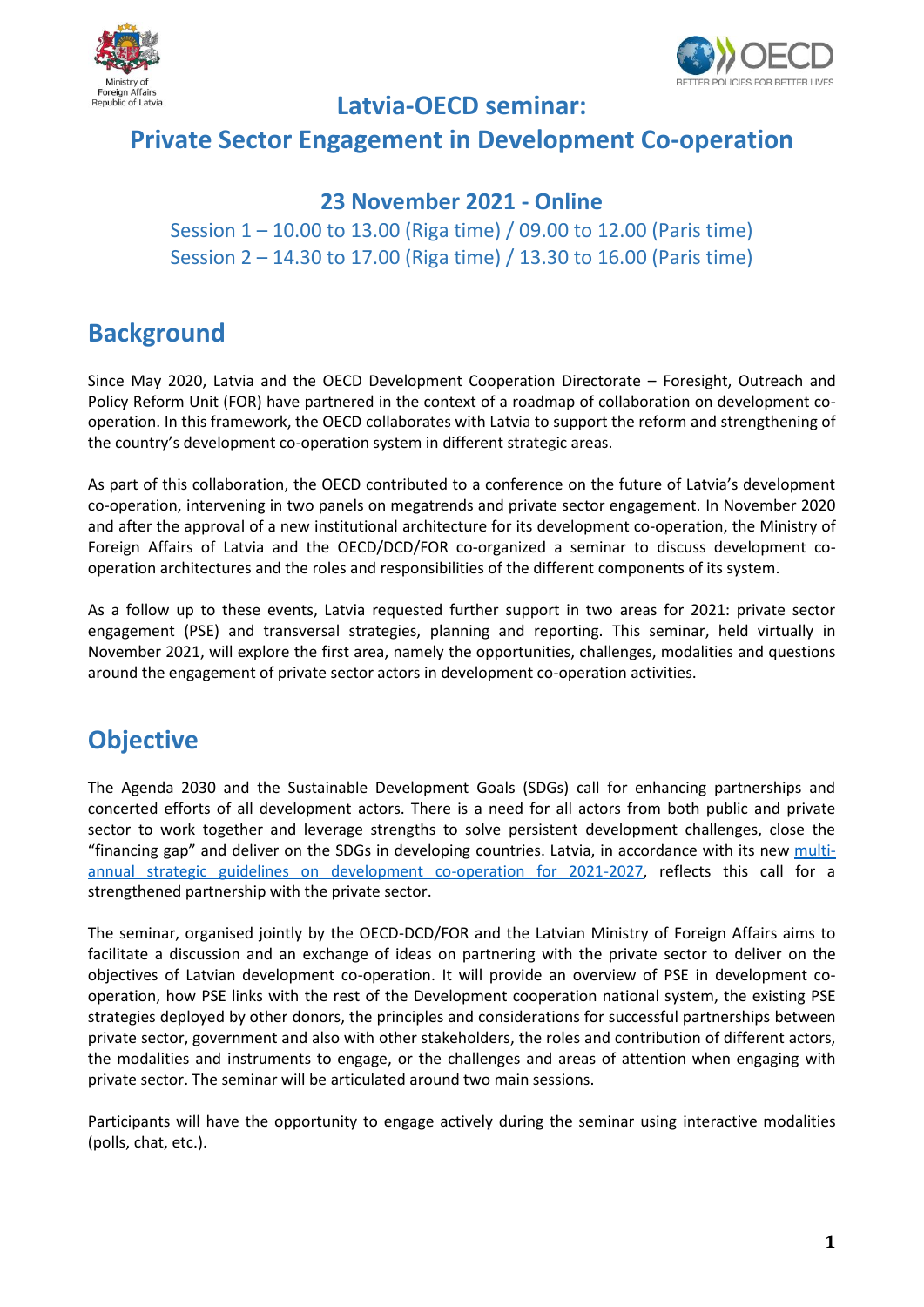



Participants will include development co-operation experts from the Latvian Ministry of Foreign Affairs and embassies, the Central Finance and Contracting Agency (CFCA), Latvian development cooperation project implementers, NGO representatives and partners, representatives from the Investment and Development Agency of Latvia (LIAA), ALTUM – Latvia state-owned development finance institution, and business associations.

# **Registration details**

[Registration available through this link.](https://meetoecd1.zoom.us/j/92459400283?pwd=YTJySUUwVmsyMEJ2dzJ6b1NjbWlPUT09)

## **Agenda**

**The timing in the agenda is in Riga time (EEST).**

| Session 1. Private sector engagement in development co-operation:<br><b>Comprehensive overview</b> |                                                                                                                                                                                                                                        |
|----------------------------------------------------------------------------------------------------|----------------------------------------------------------------------------------------------------------------------------------------------------------------------------------------------------------------------------------------|
| 10:00-10:20                                                                                        | <b>Welcoming remarks</b>                                                                                                                                                                                                               |
|                                                                                                    | Alise Balode, Director for Development Co-operation, Ministry of Foreign Affairs,<br>Latvia                                                                                                                                            |
|                                                                                                    | Ana Fernandes - Head of Foresight, Outreach and Policy Reform Unit, Development<br>Co-operation Directorate, OECD                                                                                                                      |
|                                                                                                    | <b>Discussion points</b>                                                                                                                                                                                                               |
|                                                                                                    | How is development co-operation and development financing changing?<br>What are Latvia's objectives and key considerations for engaging with the<br>٠<br>private sector and what are the novelties of the new 2021-27 Guidelines?      |
|                                                                                                    | What are the expectations and opportunities for the Latvian private sector<br>$\bullet$<br>to engage in development co-operation activities?                                                                                           |
|                                                                                                    | How is PSE mainstreamed in the development cooperation system?<br>$\bullet$                                                                                                                                                            |
| 10:20-11:40                                                                                        | Private sector engagement: rationale, strategies, lessons and<br>challenges                                                                                                                                                            |
|                                                                                                    | Priscilla Boiardi, Policy Analyst, Private Finance for Sustainable Development,<br>Financing for Sustainable Development, Development Co-operation Directorate,<br><b>OECD</b>                                                         |
|                                                                                                    | <b>Inese Vaivare</b> , Executive Director, Lapas - Latvian Platform for Development<br>Cooperation, Latvia                                                                                                                             |
|                                                                                                    | Diego López González, Policy Advisor on Private Sector, International Trade Union<br>Confederation                                                                                                                                     |
|                                                                                                    | <b>Discussion points</b>                                                                                                                                                                                                               |
|                                                                                                    | Why is private sector engagement necessary and what does that mean for<br>development co-operation providers? What are the different ways of doing<br>private sector engagement? What are the different roles of private sector actors |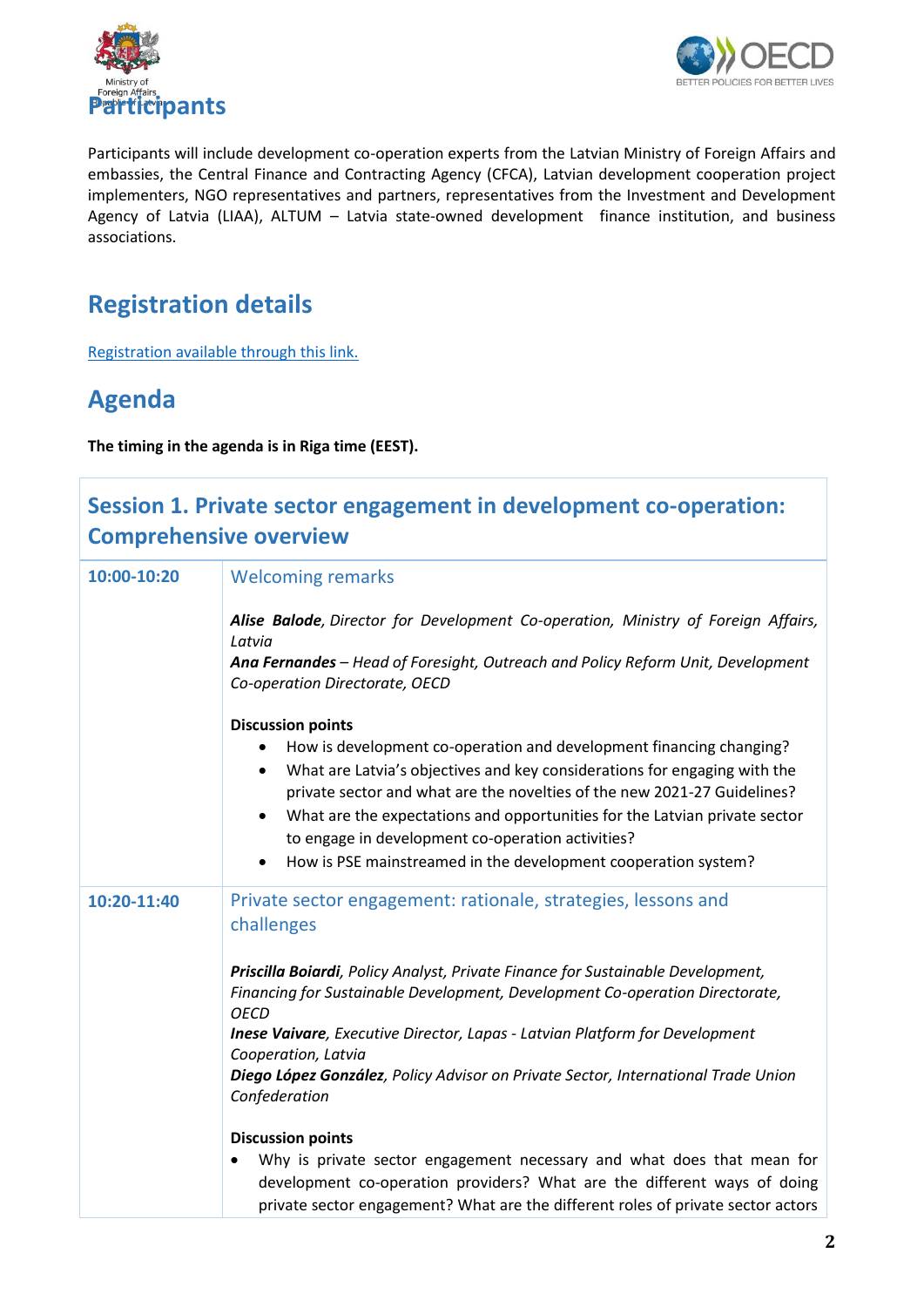| Foreign Affairs<br>Republic of Latvia | in development co-operation (e.g. implementer, beneficiary, co-financier,<br>investor, etc.)?<br>What are some good practices or principles in engaging with the private sector<br>$\bullet$<br>in development co-operation? What are some challenges and areas of attention<br>(e.g. Corporate Social Responsibility principles, market distortion)<br>What are some examples and lessons on the raising of awareness and selection<br>procedures of private sector actors for development co-operation activities?<br>What are the roles of civil society, including trade unions, in PSE for<br>development co-operation? How can development co-operation foster<br>partnerships between civil society and private sector actors?<br>How can PSE platforms engage strategically with civil society to build trust,<br>identify and align interests and facilitate a common language and agenda?<br>What are some examples of good practices of CSO engagement in PSE? |
|---------------------------------------|---------------------------------------------------------------------------------------------------------------------------------------------------------------------------------------------------------------------------------------------------------------------------------------------------------------------------------------------------------------------------------------------------------------------------------------------------------------------------------------------------------------------------------------------------------------------------------------------------------------------------------------------------------------------------------------------------------------------------------------------------------------------------------------------------------------------------------------------------------------------------------------------------------------------------------------------------------------------------|
| 11:40-12:00                           | Poll questions and Q&A session<br><b>Break</b>                                                                                                                                                                                                                                                                                                                                                                                                                                                                                                                                                                                                                                                                                                                                                                                                                                                                                                                            |
| 12:00-13:00                           | Sharing country experiences around private sector engagement<br>strategies and modalities<br>Katarzyna Rozesłaniec, Unit for EU development policy and international<br>cooperation, Development Cooperation Department, Ministry of Foreign Affairs of<br>Poland<br><b>Michal Holik, Private Sector Specialist, UNDP</b><br><b>Gunter Shall</b> , Head of Unit, Private Sector & Development, Austrian Development<br>Agency<br><b>Discussion points</b><br>What is the PSE 'eco-system' in your organization (legal framework,<br>strategy, guideline, tools)?<br>What were the first steps, tools and mechanisms that were used to engage<br>with the national private sector?<br>What are some of the opportunities / challenges around PSE for<br>development co-operation?<br>Q&A session                                                                                                                                                                           |
|                                       | <b>Session 2. PSE Instruments &amp; the EU context</b>                                                                                                                                                                                                                                                                                                                                                                                                                                                                                                                                                                                                                                                                                                                                                                                                                                                                                                                    |
| 14:30-15:30                           | Instruments for private sector engagement<br>Priscilla Boiardi, Policy Analyst, Private Finance for Sustainable Development,<br>Financing for Sustainable Development, Development Co-operation Directorate,<br><b>OECD</b><br>Eva Lacinova, Innovation Specialist, UNDP Istanbul Regional Hub<br>Jolana Dragounová, Development co-operation Officer, Czech Aid.<br><b>Discussion points</b><br>What types of PSE mechanisms/instruments are being used by DAC<br>members?                                                                                                                                                                                                                                                                                                                                                                                                                                                                                               |